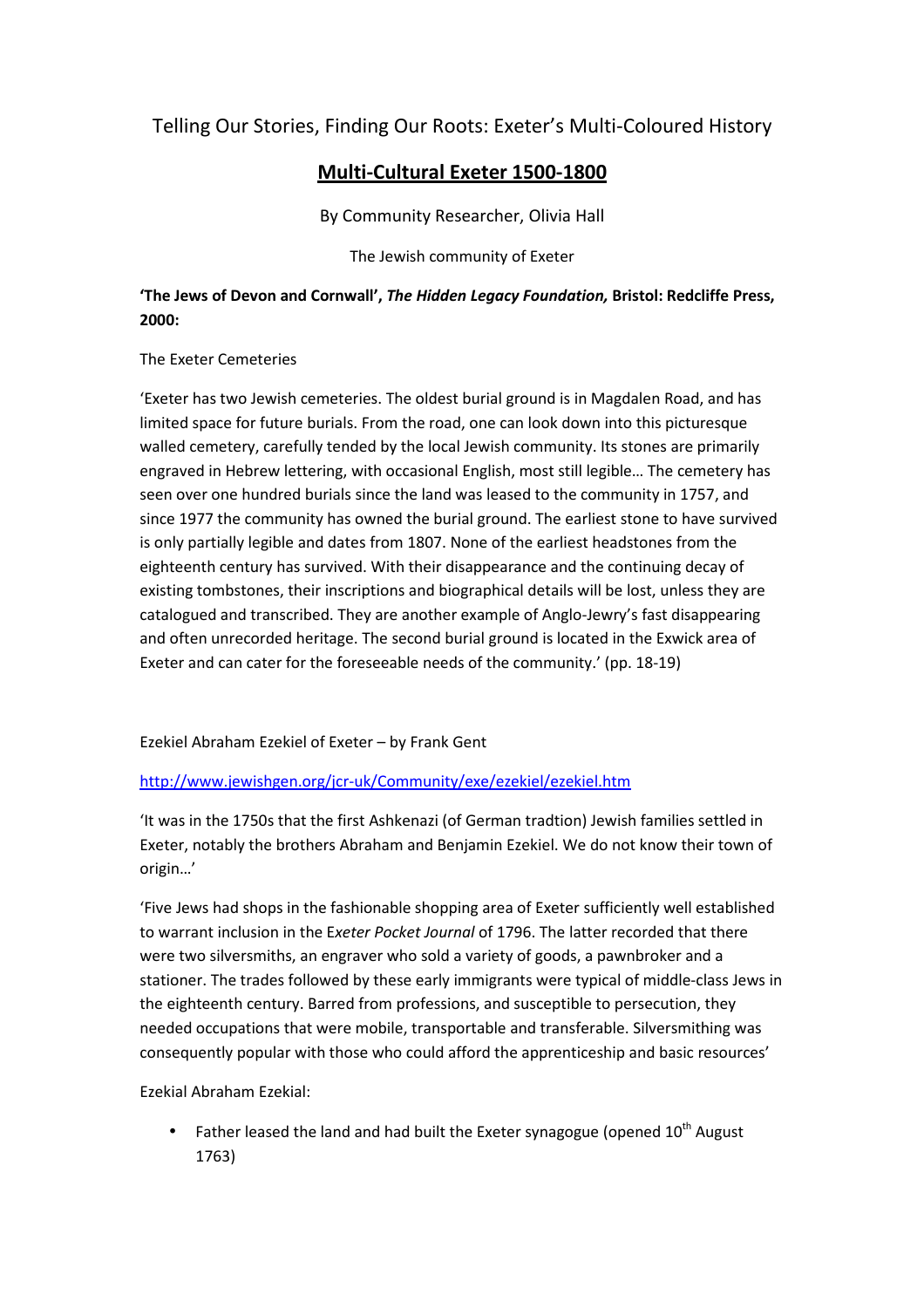- Father and uncle, came to Exeter as young men in their 20s, probably from the Rhineland
- Father, Abraham, was a watchmaker and silversmith
- Ezekial born in 1757, eldest of six children
- Apprenticed to Alexander Jenkins, Exeter goldsmith at the age of 15
- Produced first engraving in 1779
- Fluent in English, Hebrew and German
- Premises: George Inn, North Street
- Four examples of his work are in the British Museum
- Engraved many bookplates, trade cards and the masthead for the *Flying Post*
- 1795 began to deal in optical instruments
- Specialised later in telescopes, microscopes, fossils and mineralogy
- Successful miniature painter
- Died of dropsy in 1806, unmarried

| Jews in Exeter - Census 1841 |                          |                       |                   |  |
|------------------------------|--------------------------|-----------------------|-------------------|--|
| <b>Family Name</b>           | <b>Number of Persons</b> | Professions           | Place(s) of Birth |  |
| Ralph                        | 4                        | Dress Maker, Tailor's | Devon             |  |
|                              |                          | Apprentice            |                   |  |
| Dimond                       | $\overline{2}$           | Jeweller              | Devon             |  |
| Israel                       | 4                        | Jeweller              | Poland            |  |
| Woolf                        | 1                        | <b>General Dealer</b> | Foreign           |  |
| Mordechai                    | 3                        | <b>General Dealer</b> | Foreign           |  |
|                              |                          | Hawker                |                   |  |
| Lazarus                      | 16                       | Stationer             | Devon             |  |
|                              |                          | <b>General Dealer</b> |                   |  |
|                              |                          | Jeweller              |                   |  |
| Levy                         | $\mathbf{1}$             | Hardware Dealer       | Devon             |  |
| Ezekiel                      | 4                        | Independent           | Devon             |  |
| Levi                         | 1                        | Independent           | Devon             |  |
| Soloman                      | 5                        | Jeweller              | Foreign/Devon     |  |
| Edelstein                    | 6                        |                       | Devon             |  |
| Abraham                      | $\overline{2}$           | Optician              | Devon             |  |
| Alexander                    | 10                       | Optician              | Devon             |  |
| Johnson                      | 1                        | Independent           | Devon             |  |
| Jacobs                       | $\overline{2}$           | Pen Cutter            | Foreign           |  |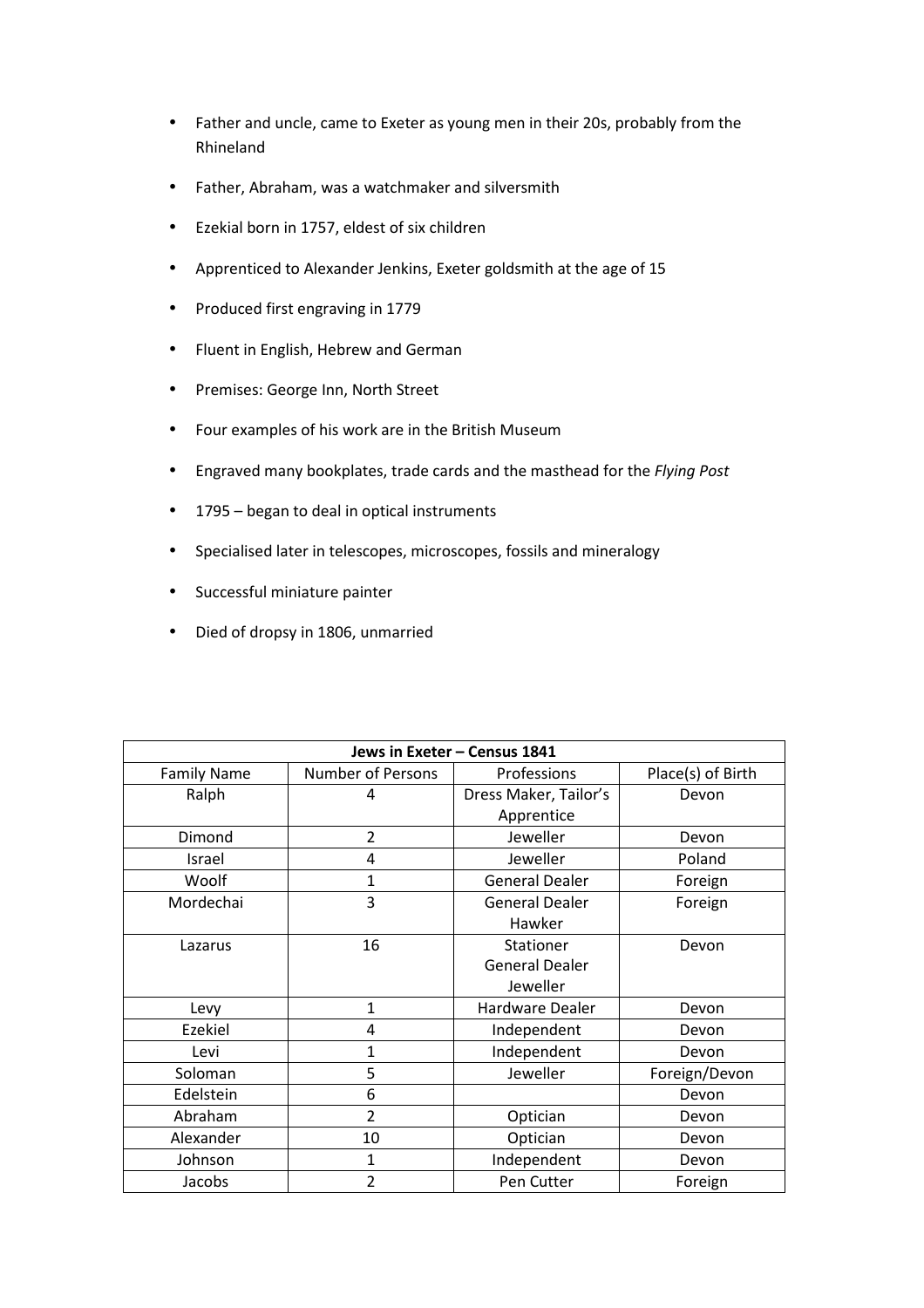|             |                   | Servant               |                   |
|-------------|-------------------|-----------------------|-------------------|
| Hart        | 6                 | Watch Maker           | Devon             |
| Schultz     | 1                 | Independent           | Foreign           |
| Emanuel     | 1                 | <b>Watch Maker</b>    |                   |
| Cohen       | 3                 | <b>Gem Merchant</b>   | Foreign           |
|             |                   | Hawker                |                   |
| Silverstone | 8                 | Watchmaker            | Foreign (Parents) |
|             |                   |                       | Devon (Children)  |
| Marks       | 6                 | Silversmith           | Devon             |
| Joseph      | 1                 | Shop Boy              | Devon             |
| Morris      | 1                 | Hawker                |                   |
| Woolfe      | 7                 | Jeweller              | Foreign (Parents) |
|             |                   | Shopman               | Devon (Children)  |
| Aaron       | 4                 | Jeweller              | Devon             |
| Prince      | 3                 | Furrier               | Foreign           |
| Barnet      | 1                 | Assistant             |                   |
| Abrahams    | $\mathbf{1}$      |                       |                   |
| Green       | 2                 | Clothier              |                   |
| Davis       | 12                | <b>General Dealer</b> | Devon             |
|             | <b>Total: 119</b> |                       |                   |

#### **Exeter Census 1851**

| <b>Place of Birth</b> | <b>Number of Jews</b> |  |
|-----------------------|-----------------------|--|
| Hamburg               |                       |  |
| Germany               | 3                     |  |
| Prussia               | 3                     |  |
| Exeter                | 88                    |  |
| Guernsey              |                       |  |
| Plymouth              | 2                     |  |
| Surrey                | 3                     |  |
| Barnstaple            | 4                     |  |
| Middlesex             | 2                     |  |
| Birmingham            |                       |  |
| London                | 2                     |  |
| Poland                | 9                     |  |
| Kent                  |                       |  |
| <b>TOTAL</b>          | 118                   |  |